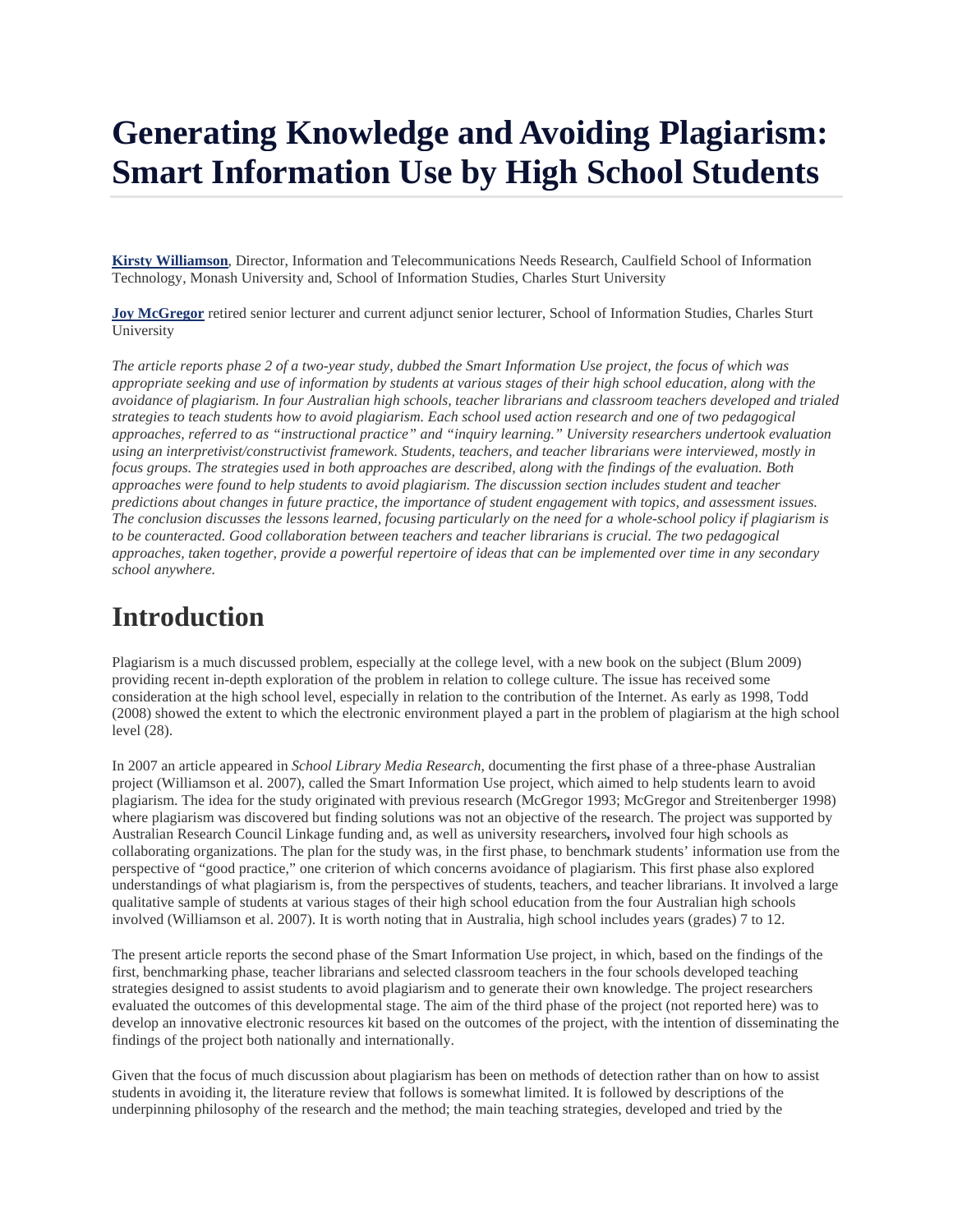participating schools; the evaluation of those strategies by the research team, presented from the perspectives of students, teachers, and teacher librarians; and the researchers' conclusions.

# **Literature Review**

As will be discussed later, theories concerning the development of students' higher order cognitive processes, which could be seen as one way to foster the avoidance of plagiarism, have existed for some time. Otherwise, there appears to be no well-developed theory about how to help students avoid plagiarism. Approaches, some of which are considered to be effective, have tended to be not only varied but, in some ways, ad hoc. This review begins with a discussion of those approaches.

#### **Varied Approaches to Assisting Students in Avoiding Plagiarism**

Approaches include raising awareness of the problem of plagiarism and increasing students' ability to recognize it; teaching students to synthesize information, including through note taking and paraphrasing; and teaching attribution of sources of information (citation and referencing methods) in all contexts (for quotations, paraphrases, and acknowledgement of ideas).

#### **Raising Awareness**

Writers who believe that the problem of plagiarism can be ameliorated through raising awareness include Walden and Peacock (2006), who suggested that it is better to lessen the emphasis on detection of plagiarism and rather engage with the causes and attempt to make students aware of them. Authors such as Sterling (1992), Auer and Kripner (2001), McCollum (2002), Taylor (2003), and Thomas (2007) have noted the need to raise students' awareness of the nature of plagiarism to increase their ability to recognize plagiarism in its various forms and to understand the ramifications if they are discovered resorting to the use of unattributed information.

#### **Synthesis of Information**

Researchers who have focused on the teaching of synthesis of information as a way of assisting students to avoid plagiarism have tended to link the problem with the lack of deep understanding of content being taught and learned. They have observed the difficulties students have with the processes of information use, including synthesis. Studies in the 1980s and 1990s that indicated this include Kuhlthau (1989, 1993), McGregor (1993), McGregor and Streitenberger (1998), and Pitts (1994). Teacher focus seems to have been on the notion that the lack of deep understanding of topic content results in difficulties for students in synthesizing information and expressing it in their own words without blatantly or inadvertently copying the original. Most of the relevant articles seem to have been produced by classroom teachers reporting on their attempts to equip students with practical skills, for example, Lambert and Nowacek (2006). One suggested way to help students express information from their own perspective and in their own words is through teaching effective note taking and the synthesis of information by paraphrasing. Suggested methods of doing this tend to share common features, such as the identification of key information, the systematic recording of notes (rather than copied text), and the use of this summarized material in final assignments. Examples include those provided by Maas (2002), McCullen (2003), and Guinee and Eagleton (2006). The effectiveness of such strategies to foster deep understanding and good synthesis was reported by Kirschner, Sweller, and Clark (2006). The need to teach accurate attribution of sources in relation to this also has been noted, as discussed below.

Recently, the now frequent retrieval of information from the Internet has led to another set of concerns that could exacerbate problems of information processing and synthesis. These concerns focus on the nonlinear ways web information is often structured, which, as research is indicating, presents an impediment to good comprehension and understanding of topic content. For example, Cohen (2006) pointed out that the typically nonlinear, interactive and multimedia formats of the web present "a range of challenges for the reader that may require new comprehension strategies for deriving meaning" (174). Lorinc (2007), drawing on research about information overload and multitasking, pointed out that the human brain is "ill equipped to function effectively in an information-saturated digital environment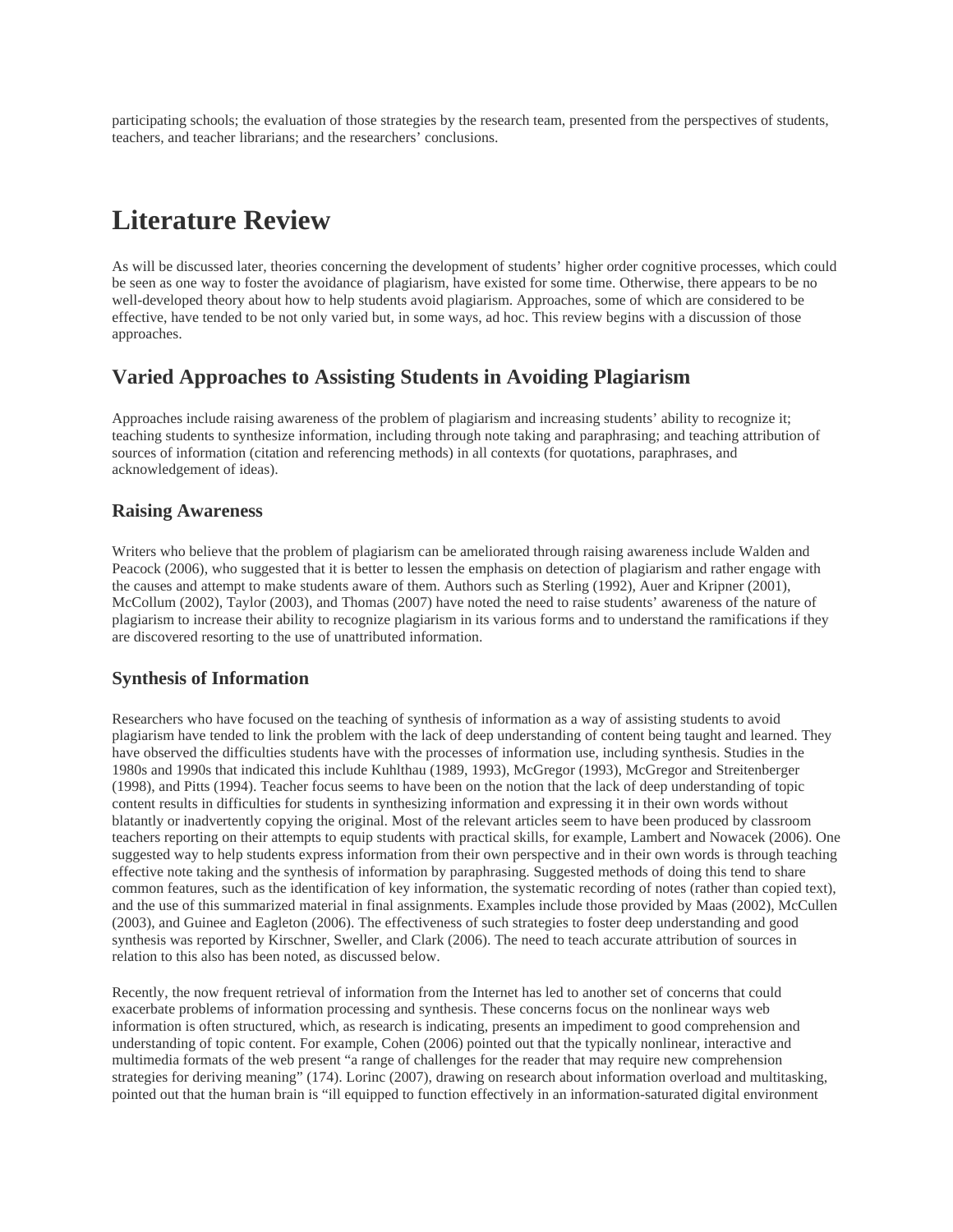characterized by constant interruptions" (n.p.). Thus the multitasking often undertaken on the web may not result in good information processing because "the science of interruptions suggest our brains aren't nearly that plastic" (n.p.).

Thus the problems with information processing, shown to exist among students in pre–Internet days, may now be of even greater magnitude. Different strategies may now be required to teach students to synthesize information from various sources rather than employ the now-easy "copy and paste" function available to them.

#### **Attribution of Sources**

Studies in the 1990s in Alberta and Texas (McGregor 1993; McGregor and Streitenberger 1998) compared the submitted assignments of two groups of eleventh-grade students with the original sources of their information. The results indicated that the Texas group, who had been instructed about the need to acknowledge sources of information, had lower levels of outright plagiarism than the Alberta group who did not receive this instruction.

The need to teach the conventions of attribution for paraphrases, quotations, citations, and bibliographies has been discussed by a range of authors, for example, Silvester (2004), McCollum (2002) and Fryxell (1996). Chanock (2008) explored the practices of attribution learned by students before arriving at university, revealing that 34 percent of surveyed students in an Australian study claimed that in year 12 they had not been required to provide references when they quoted directly, and another 25 percent believed they only needed to include the reference in the bibliography. The number of students who claimed they were not expected to reference sources they had discussed in their own words was even higher: 66 percent said not at all and 19 percent said only in their bibliographies (6). Clearly there is confusion in students regarding appropriate attribution of the words and ideas of others.

### **The Development of Higher-Order Cognitive Processes**

Another possible way of teaching students to avoid plagiarism is through the development of higher-order cognitive processes and the fostering of creativity. Examples come from constructivist and collaborative pedagogical theories about teaching students to think creatively and to learn how to learn, such as those endorsed by Harring-Smith (2006) in what seems to be a thorough review of the literature on creativity research. One approach is based on the principles of "understanding by design," outlined by Wiggins and McTighe (2001), which promotes "the design of curriculums to engage students in exploring and deepening their understanding of important ideas *and* the design of assessments to reveal the extent of their understandings" (3). Other contributors, Ron Ritchhart and David Perkins in Project Zero (Harvard Graduate School of Education 2009) have undertaken extensive work on the development of "thinking." Ritchhart's (2002) major work, on intellectual character, outlined his pedagogical approach to developing a classroom where thinking is identified in relation to the learning tasks and where a culture of thinking is developed (145). He placed emphasis on student attributes, referring to them as thinking dispositions. They included scepticism, open mindedness, curiosity, and truth seeking. In Ritchhart's view the classroom needs to become a place where thinking and exploration of thinking is made explicit and where a culture of mindfulness is established. In the proposed classroom, questions are explored from many perspectives, hypotheses are tested, and assumptions are surfaced for deeper examination.

The strategies that the four schools developed and tried in phase 2 were selected independently, resulting in them choosing one or more of those outlined above in the literature review, with only one school overtly choosing to underpin their work with an attempt to develop thinking processes amongst their students.

# **Research Philosophy and Design**

The Smart Information Use project involved a cross-section of four Australian high schools: a country coeducational government school, a girls' Catholic school, and two other nongovernment, independent schools—one for boys only, the other coeducational. As mentioned above, there are three major components to the research approach of the project, with the second phase only being the focus of the present article.

The philosophical underpinnings of the project emerged from the interpretivist tradition of research, and the study design was based on the constructivist paradigm. This fits well with the constructivist philosophical approach to learning,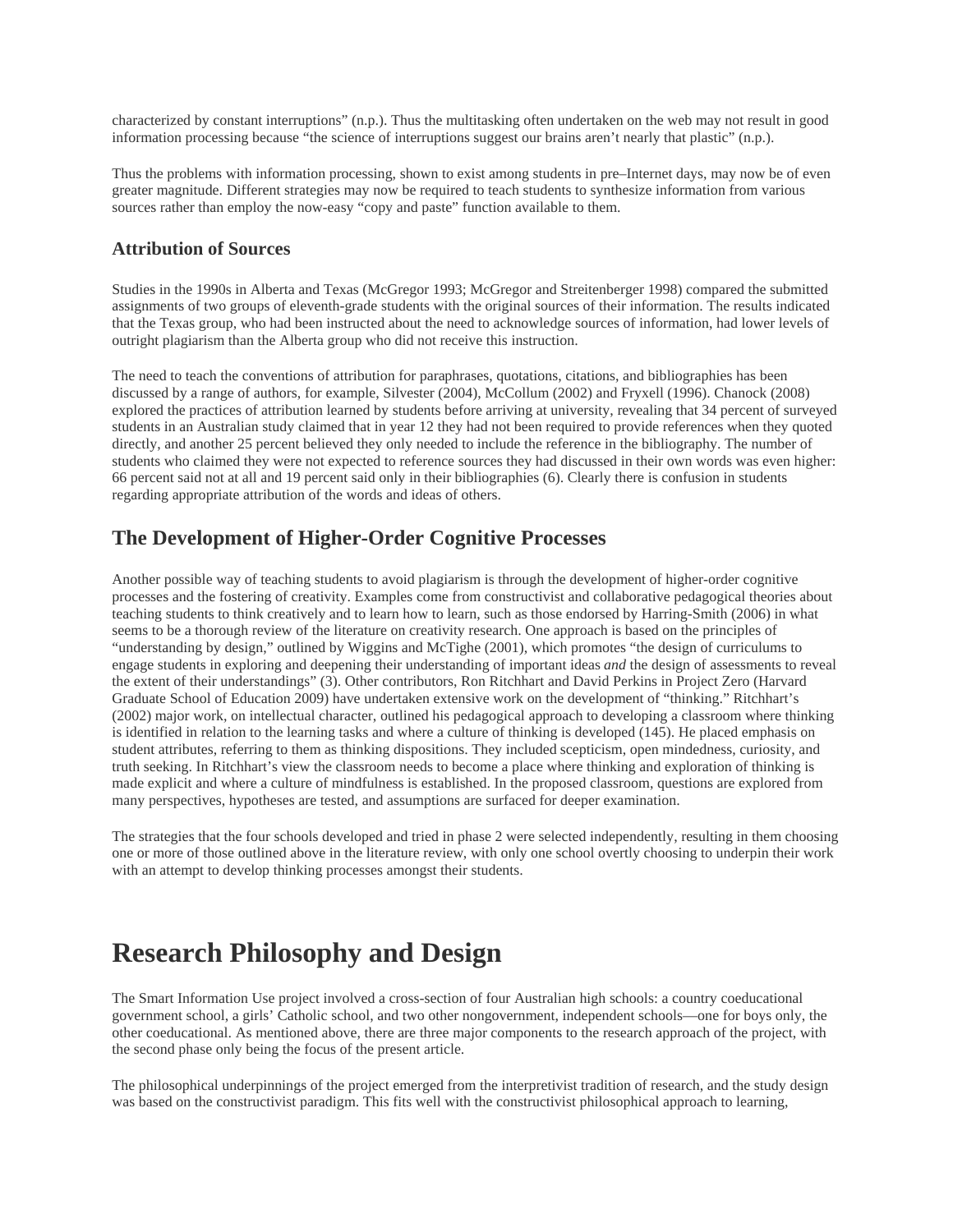espoused for some time by leading educators (e.g., Dewey 1944; Bruner 1973; Jonassen 1999) who posit that constructivist principles (i.e., that learners are active constructors of knowledge) should underpin teaching and learning. In research, constructivists emphasize natural settings and seek to gain deep understanding of the meanings of the actors involved in the social phenomenon under study (Glesne 1999; Williamson 2002). One school of constructivists believe that reality for each individual is determined by each individual's perceptions (Lincoln and Guba 1985) and each individual's perceptions of what is real may differ from that of others (Hammersley 1995). This is appropriate for a project in which the researchers are concerned about understanding the viewpoints, or meanings, of a range of different students and staff regarding information use and strategies for avoiding plagiarism in different school settings. The parallels to the constructivist approach to learning are evident.

The research design for phase 2 of the project included

- some action research, used by teachers and teacher librarians in developing and testing the chosen strategies and models to assist students in avoiding plagiarism; and
- evaluation by the researchers to gauge the extent to which the new teaching strategies or models influenced students' understandings and avoidance of plagiarism.

The latter was underpinned by the interpretivist/constructivist philosophy described above.

Two major pedagogical approaches emerged in the kinds of strategies teachers and teacher librarians developed to try with students. The first approach was associated with those discussed in the earlier sections of the literature review, the second with the development of higher-order cognitive processes. Although both strands share common features, and although there was some degree of overlap within the schools (e.g., the school focusing on the development of higher-order cognitive processes also modeled appropriate information use practices), they are different enough to be treated separately. They are referred to throughout this article as "instructional practice" (IP) and "inquiry learning" (IL). In the IP approach, teachers in three of the schools provided direct instruction and modeling of skills; in the IL approach and the remaining school, teachers implemented a constructivist and collaborative model of learning by inquiry. These two approaches are described in detail below.

## **The Action Research**

The plan was for teacher librarians and teachers in the four schools to develop the strategies and models together, using the action research approach of the practitioner as researcher. There were to be two action research cycles of planning, implementing change, observing the results of changes, reflecting on outcomes, and considering further modification. Teacher librarians and teachers were to meet with researchers to discuss outcomes of the first cycle and changes and modifications to be made before the second cycle. Time defeated this goal. The schools all used elements of action research, with one school developing, evaluating (with students, teachers, and teacher librarians), and modifying their unit of work three times, although this occurred intuitively rather than being planned. The school that adopted the IL approach undertook formal action research using three cycles and their own timeframe. Reflection occurred throughout, and a moderation meeting of staff evaluated each cycle as it was concluded, discussing the changes and modifications to be made before the next cycle took place. At the request of the staff of the school, the university researchers did two rounds of evaluation at this school. All schools used assignments as part of their teaching. The final evaluation by the researchers occurred at the end.

# **Evaluation**

The technique commonly used in interpretivist/constructivist frameworks, the interview, was used for the evaluations to explore the experiences, perceptions, and meanings of participants involved in the trials of the strategies. All student interviews took place in focus groups (eleven in total, each consisting of eight to twelve students).

#### **Samples**

**Table 1** provides an overview of the year levels of students and the subjects and topics involved in phase 2 of the project.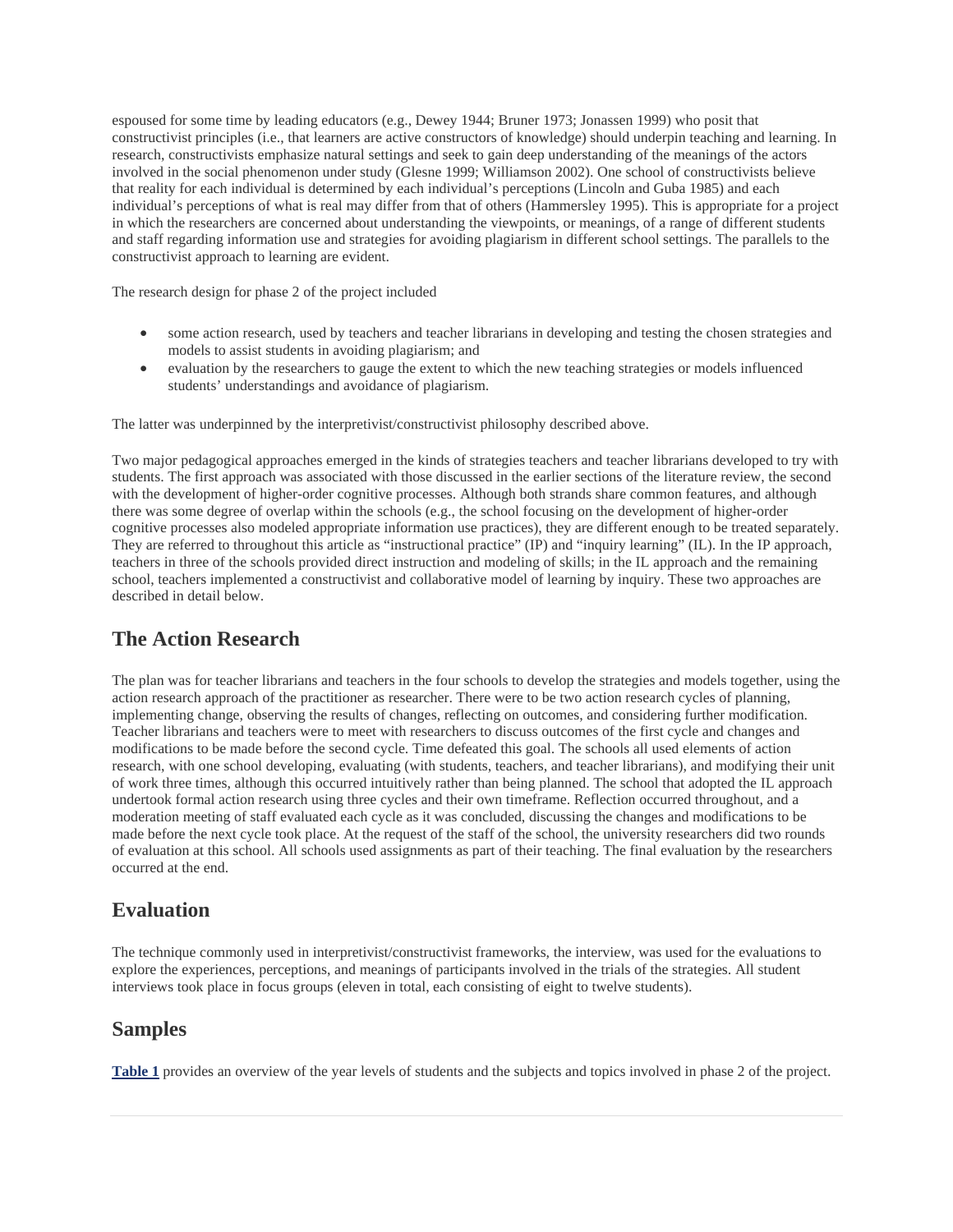As can be seen from **table 1**, year 7 was the most popular year level chosen by staff for phase 2. Nevertheless, all levels except year 12 (the final year of high school in Australia) were included. Subjects and topics were varied.

The teachers and the teacher librarians involved in the second phase of the project were all interviewed. Numbers varied from school to school and ranged from one teacher and one teacher librarian in the smallest school to five teachers and four teacher librarians in the largest school. The teachers and teacher librarians in a particular school were interviewed together (in small focus groups), except in one of the larger schools; that school had separate focus groups of teachers and teacher librarians. At the school where there were two iterations of evaluation, there was a combined focus group the first time and a separate interview with the two additional teachers who had become part of the project for the second iteration. Decisions regarding the organization of the focus groups of teachers and teacher librarians were made on the basis of what was possible in each school because of scheduling and timetables.

### **Data Collection**

In the three schools using IP approaches, the data collection for the evaluation took place from April to August 2007. In the school taking the IL approach, the first iteration took place within the same timeframe as for the other schools, the second one in November 2007. In this phase, the degree of plagiarism was not sought and quantified as it had been in phase 1 (Williamson et al. 2007) because of the sheer number of students and student papers involved and the change of emphasis from detection to development in student thinking.

The interview questions asked were similar across the schools using the IP approach, although the specific assignments involved had to be taken into account. They focused on what students thought they had learned about plagiarism: their opinions of how useful particular strategies were to them, and whether they thought students, including themselves, would plagiarize in the future after having been taught about it. In the IL school, the questions focused on the differences in this approach compared with those used in the past, particularly concerning the learning that took place with the new approach; the extent to which they felt that they had contributed their own thinking, and were involved and engaged; and whether they thought that they had learned anything about plagiarism through the assignment.

Questions asked of teachers and teacher librarians included how teaching their topic was different for this project; the extent to which teachers and teacher librarians shared the same focus; what they thought worked well and what did not; whether students gained any metacognitive awareness of the processes they used; and whether they and their students would change their practices as a result of the study.

#### **Data Analysis**

After the audiotapes of the interviews were transcribed by an experienced transcription typist, two researchers were involved in the analysis of each of the resulting transcripts. The analysis initially involved detailed categorization and coding of the data with key themes emerging during that process (Morse 2008). To link themes and categories to quotations that might be used to illustrate the findings, a "voice sheet" was prepared for each theme. This is so named because it includes the quotations (voices) of participants. As each voice sheet was completed an overview or summary of the data in that voice sheet was written.

One theme in common for all the IP schools concerned what students thought that they had learned about plagiarism. An example of part of the voice sheet for one of the schools for this theme (without the summary and with just of few of the quotations included) is displayed in **table 2**.

# **Description and Evaluation of the Main Teaching Strategies**

The teaching strategies used in each of the two approaches, IP and IL, are here presented separately. For each there is a description of the teaching strategies developed, followed by the evaluation findings. It should be emphasized that staff in each school worked independently in phase 2. Although there was some communication between the schools, the details of each school's strategies were not fully disclosed until the trials and evaluations were completed.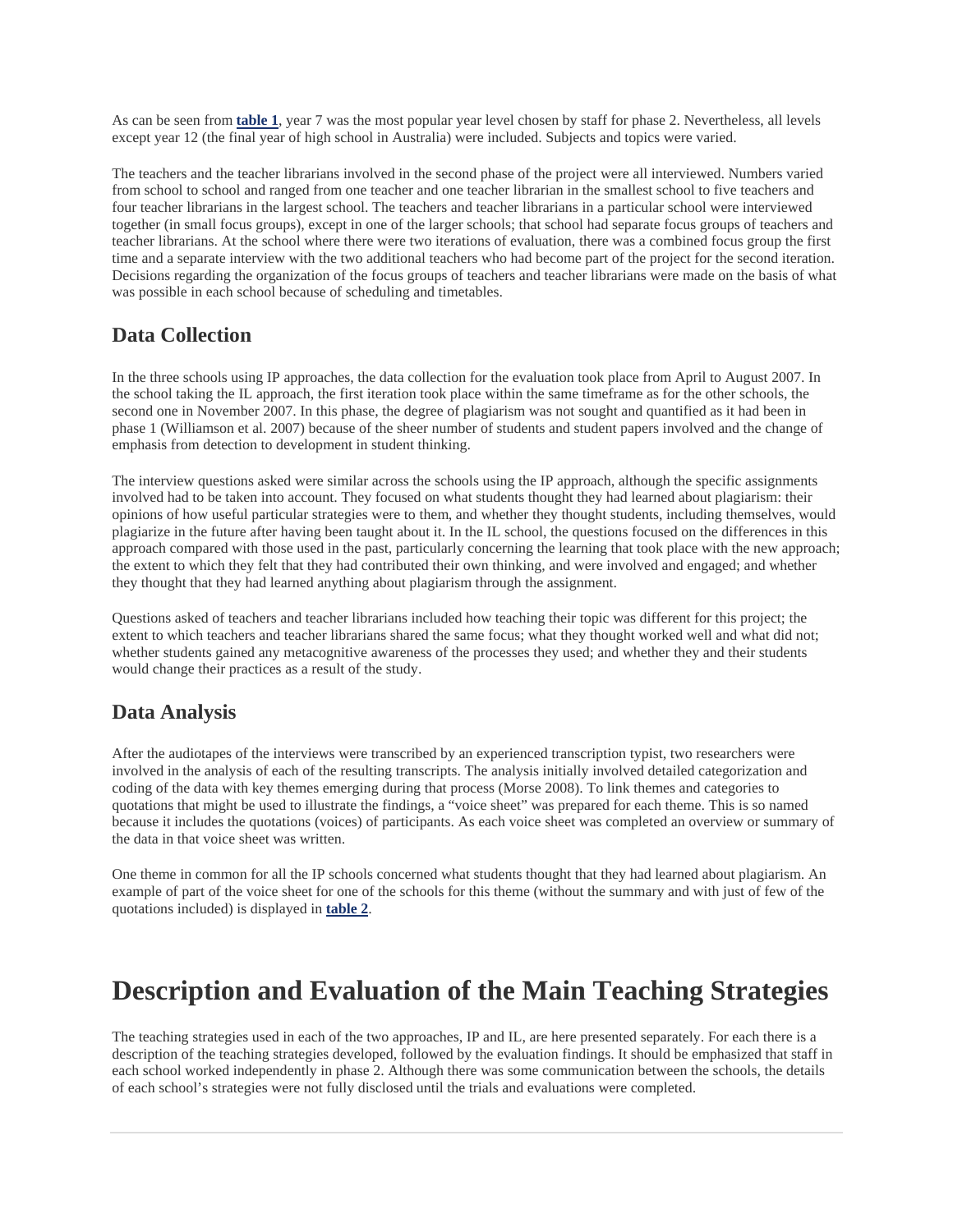## **Instructional Practice: Description of Teaching Strategies**

Teachers and teacher librarians in each of the three schools that employed this pedagogy collaborated within their own schools to create a series of lessons on awareness of plagiarism and ways to avoid it, which occurred in tandem with assignments that students were undertaking as a regular part of the curriculum in their particular year levels. In these lessons, students were made aware that there was an explicit focus on avoiding plagiarism in addition to the content of the topics they were exploring.

The main teaching strategies included raising student awareness of the problem of plagiarism and the ability to define and recognize instances of plagiarism; the development of skills for the synthesis of information including note taking, paraphrasing, and generating their own ideas; aspects of acknowledgement, including paraphrases, quotations, citations, and bibliographies. These strategies are discussed here without specific reference to particular schools.

#### **Raising Awareness**

The teachers in the three schools implementing an IP approach used a variety of strategies to engage students in discussion about the nature and problem of plagiarism, including group and classroom discussions and explicit instruction, such as a Microsoft PowerPoint slide show. Strategies, used to develop recognition of plagiarism in its various guises, included document comparisons, evaluation of a variety of hypothetical scenarios, and color-coded visualization in which examples of plagiarized passages were highlighted from unidentifiable student essays.

All teachers and teacher librarians in these three schools, regardless of variations in the specifics of their methods, aimed to raise the level of students' awareness of the moral, legal, and ethical implications of plagiarism and to develop in students an empathetic identification with people whose work had been plagiarized. From these discussions, students extended their understanding of plagiarism beyond a simple concept of verbatim copying or copying and pasting from the Internet.

#### **Developing Information-Handling Skills**

The features of effective practice in note taking, discussed in the literature review, were common to the strategies enlisted by teachers in the three schools. They considered good practice in note taking to include the following elements: identifying main facts and ideas, retaining essential information only; recording main points in bulletpoint form using the students' own words; identifying and clarifying unfamiliar words and phrases to ensure understanding; and the relationship between points (and ideas) in the higher levels.

The teachers taught by modeling and demonstration of skills; students then attempted to emulate these skills. Despite variation in individual designs between schools, there was commonality in the use of note-taking worksheet templates that provided students with a scaffold for the note-taking process. The teaching team in one school devised a three-step strategy for note taking. The format of the worksheet contained three boxes. In the first box, students were required to make preliminary notes of "some important ideas." In a second, significantly smaller box, these notes were to be reduced to summary notes of "the most important ideas." Finally, students were required to write a brief summary of the article in their own words, referring only to their own summary notes. In another school, the note-taking tool was a single-page template, with one page only to be used per source. Each page provided space for recording bibliographical details, bulletpoint summary notes, and unfamiliar words and phrases. An overhead transparency of the template was used by the students to rehearse the skills they needed to learn. In another school, the teaching team engaged students in a whole-class exercise in effective note taking by working an example with the students using an interactive whiteboard. Students in this school also were taught to colorcode their own notes to obtain the visually distinguishing effect of the difference between their verbatim use of information, paraphrasing, and the generation of their own opinions or ideas.

The skill of transforming information through thoughtful paraphrasing requires students to understand the information they have read and on which they have taken notes, then to bring together ideas from various sources and express this critical act of synthesis in their own words to create something new. Teachers fostered the development of this difficult skill by emphasizing the need to avoid simply changing a few words or moving the component parts of a sentence, and by requiring students to refer to and work only from their own notes, as in the instance reported above, rather than returning to the original sources of their information. Finally, students were required to hand in their notes to provide evidence of the construction of their own work.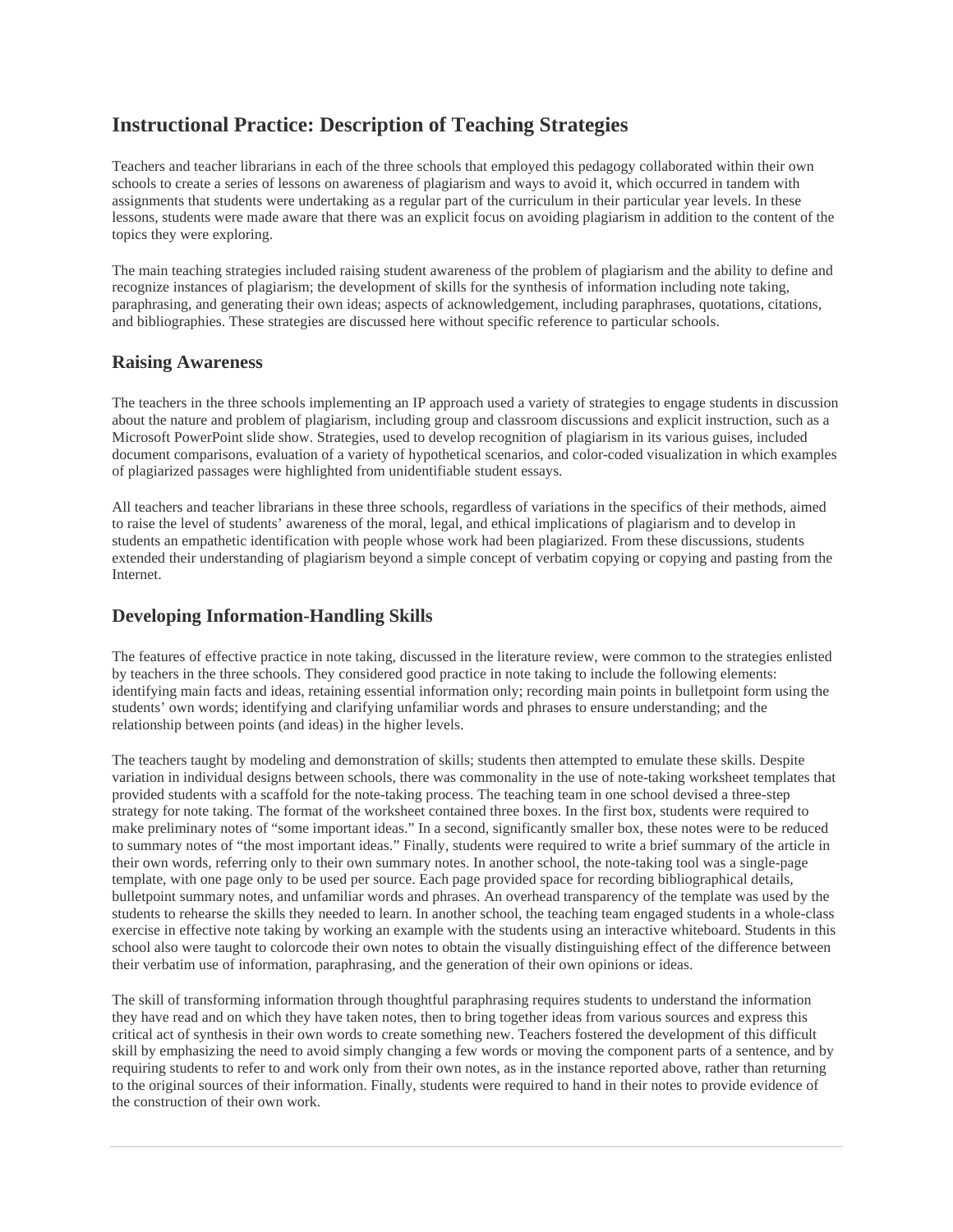#### **Teaching about Attribution**

A well-synthesized essay or assignment requires more effort from the writer than just cobbling together chunks of information from a variety of sources. It also requires the development of an argument or set of viewpoints using a variety of sources for background or support, together with accurate attribution of those sources, an essential aspect of the responsible use of information. Students were taught that attribution of the source is required for all directly quoted material and for the use of ideas in paraphrased information, although teachers did not introduce the method of in-text author-date citation at the year 7 level. Teachers modeled these skills for students, providing them with a pattern to follow. The main strategy for teaching the compilation of a bibliography was the provision of a pro forma for keeping a systematic record of source details. In two schools, students used one sheet per source for making their bulletpoint notes to keep their notes coherent and attached to the source. All schools taught students to keep a progressive record of the bibliographical details of each source they consulted. In one school, the teacher librarian had devised a bibliography game by typing all the component parts of real bibliographical details onto large cards, cutting them up and laminating them. Students then reassembled the cards into their correct order.

### **Instructional Practice: Evaluation**

The emphasis of the evaluation was on the impact on students of the strategies trialed in the classrooms, mainly drawn from students' responses in focus groups, although observations and comments of the teachers and teacher librarians also have been incorporated. For the schools using the IP approach, the discussion focuses on how student learning is affected by the trialed strategies in terms of student awareness and recognition of plagiarism, ability to synthesize information, generate their own ideas, and acknowledge sources of information.

#### **Developing Awareness**

Apart from about half the year 7 students in one school, all the other students had some prior knowledge of plagiarism. After specific teaching, all students demonstrated an increased awareness of the nature and seriousness of the problem. Where previously their understandings tended to equate plagiarism with verbatim copying, or copying and pasting from the Internet, all had progressed in their awareness that ideas could be plagiarized and that the sources of all information, including graphic material, should be acknowledged. As one year 7 student noted, he had learned that "you could do it with pictures as well." A year 8 student probably spoke for many when he acknowledged that "I think I did it a lot more than I realized. Like, I plagiarized a lot with writing I did and now I know not to." The most junior and senior students in the study (those in years 7 and 11) indicated the strongest internalization of the ethical issues associated with plagiarizing, indicating that they were developing intrinsic personal motivation to avoid plagiarizing. Year 7 students demonstrated a lively awareness of legal and moral implications. In middle school levels, students were somewhat more inclined to refer to a desire to avoid detection and the consequent penalty of loss of marks on the assessment rubric, indicating that their motivation tended to be more extrinsic. Student ability to recognize instances of plagiarism also showed a marked development. In the school that presented students with a series of hypothetical scenarios, one year 9 student reported that the exercise "helped because it showed you what you can do and what you can't, and how much [acknowledgement] you need to put in."

#### **Teaching Information-Handling Skills**

Students were asked if they were more aware of *how* they were doing their assignments. Younger students who did not have established note-taking habits seemed to be the most responsive to trying to adopt the note-taking techniques they had been taught. In the other year levels, most students agreed that the strategies were helpful and had dutifully completed them as preassignment exercises. Not many students seemed to make an explicit connection to the transfer value of these practices to their later work. Most considered them to be time consuming, and there was a marked tendency to revert to preferred personal habits in note taking when writing their assignments. A student in year 11 conceded that "you think about it when you're doing [the exercise] but then . . . it's a long process to do, so you might try and cut corners, maybe not do the whole three-step stage." Only a minority of students considered that the methods could ultimately save time and assist them to paraphrase more effectively. An example is a year 8 student who acknowledged that the three-step strategy he had been taught "was a little bit longer, but in the long run it's a lot shorter, because you had the information in front of you to just go to when you needed it." As in phase 1 of the project, all students claimed to use their own words when writing information in their assignments anyway, and so, to that extent, they did not consider they were doing anything very differently.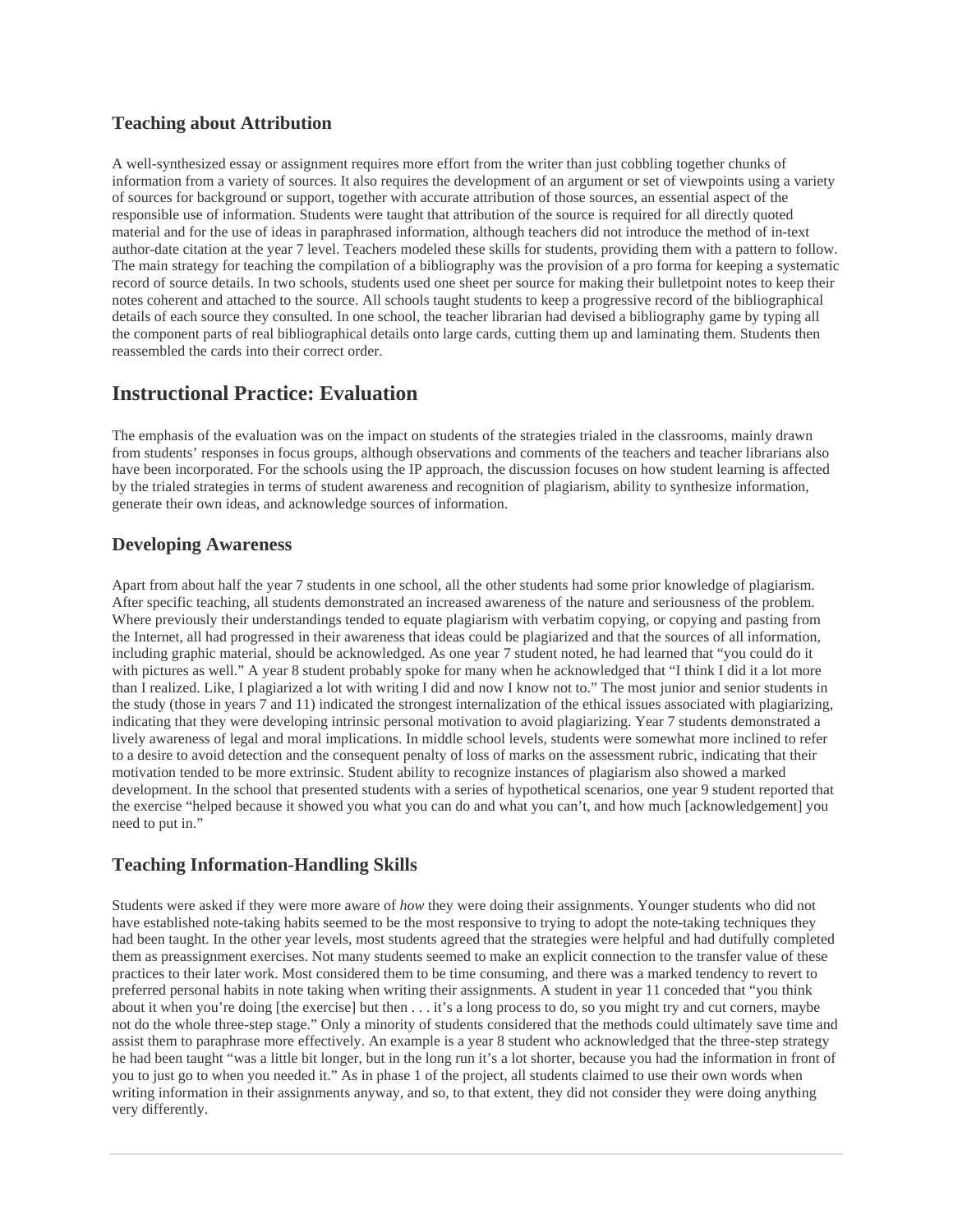Few students were consciously aware of value adding by way of creatively generating new ideas when using information. One year 11 student declared that "it's very hard to do that."

However, most were able to recognize that they had been required to offer their own opinions at some points. The most engaged and astute students at either end of the age spectrum, who were in the minority (at least in their ability to articulate the issue), perceived that paraphrasing and synthesizing information effectively led to an increased depth of understanding, learning, and retention of the topic. For example, one year 7 student realized that plagiarizing means that "you don't learn anything, because you're just copying it . . . because you might not read through it and you don't do as much work." A student in year 11 recognized that

when you're given work it's supposed to be your ideas and opinions, not someone else's, and the teacher's looking for what you know and understand, and if you're plagiarizing, just taking off what different authors, different people's ideas [are] then it's not your work and there's no point in writing it.

#### **Teaching about Attribution**

Students across all year levels reported a vastly increased awareness of the need to acknowledge the sources of their information and focused on taking care with the mechanics of acknowledging direct quotations, in-text citations, and the formatting of bibliographies. A year 9 student said, "I took notice about including like all my references, which maybe I wouldn't have done if I didn't know the seriousness of plagiarism." A student in year 8 realized that keeping a progressive record of source details made it "very easy when you go to do your bibliography." However, in predictions of future behavior, described in a later section, many students admitted that they found this level of attention to detail tedious and were tempted to avoid it. Some students conceded that they had taken particular care with referencing in this assignment because avoiding plagiarism was a major focus of the unit of work and they did not want to risk losing marks for noncompliance. In-text citation was not generally taught at the year 7 level.

#### **Impact of the Instructional Practice Approach**

One year 11 student seemed to sum up much of the impact of the strategies that had been trialed with the aim of teaching students how to avoid plagiarism and use information effectively:

Well I can say we learnt a lot about how not to plagiarize in work, how to take notes on things and not to just place the author's work into your work. You have to use your own words in re-writing work and including a bibliography to cite all the sources you used.

While students made many positive statements about their learning, we cannot know the extent to which this learning will be applied in future written work.

#### **Inquiry Learning: Description of Strategies**

As indicated above, one school designed their year 7 unit of work according to the principles of IL, particularly attempting to develop improved thinking and cognition among students. A learning objective of avoiding plagiarism was not particularly emphasized by the teaching staff, but "intellectual and academic honesty" (International Baccalaureate Organization 2006), one of the tenets of the International Baccalaureate program in which they participated, underpinned their method. The main aim was to develop in students the confidence to generate their own understandings of the topic and express their ideas in their own words. The students undertook an inquiry-based history research assignment with the research conducted in a collaborative manner.

Teachers and teacher librarians emphasized that students' ideas were valued and that there were no absolutes in terms of right or wrong answers. Information kits compiled by the teacher librarians deliberately limited student information searching, especially with regard to obtaining information from the Internet, although this was not forbidden. The decision to do this was influenced by the kind of research discussed above (e.g., Cohen 2006). A high premium was placed on the engagement of students with the topic as a way of promoting students' ability to synthesize information, think for themselves, and generate new (their own) ideas. In other words, "student voice" was encouraged from the beginning.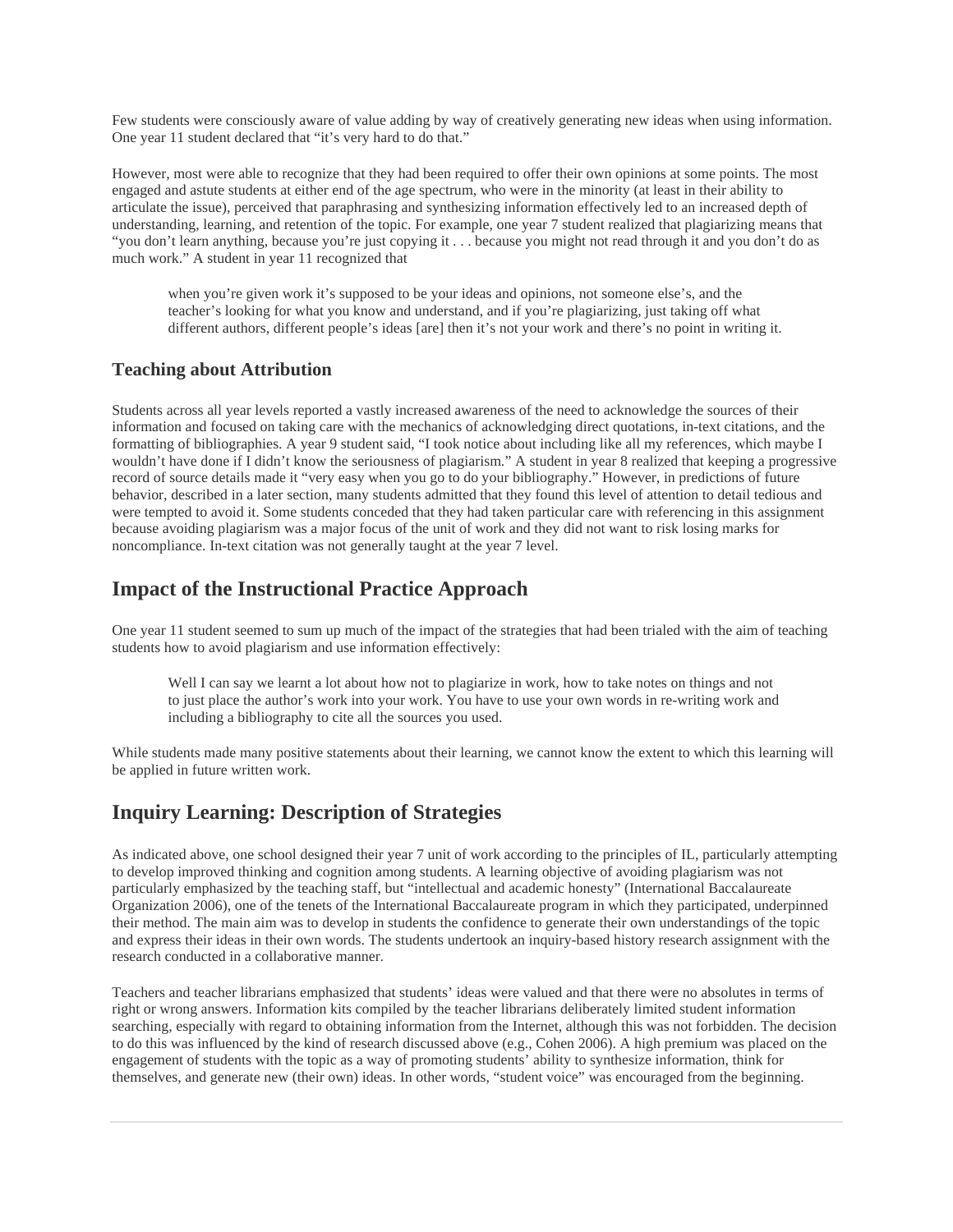The students were arranged into groups, with each group researching one aspect of the topic. They were required to generate a hypothesis as a focus for their research. Each group then delivered an oral presentation to their peers and distributed a written report to each individual student. As part of the report, the group was required to nominate the three sources that had been most valuable to them rather than being required to compile a carefully structured bibliography of all sources. The final assessment of each student was through an individual essay written about a week after the unit of work was finished. The essay was conducted under test conditions, being time limited and undertaken individually in silence. The only materials the students were permitted to take into this assessment period were the six group reports produced by their peers. Staff placed a high value on students' authentic voices being evident in the final essays. They had placed verbal emphasis and reassurance on this point throughout their teaching.

# **Inquiry Learning: Evaluation**

The impact of the trialed strategies on student learning, in terms of engagement with the topic, ability to synthesize information, ability to generate their own ideas, and ability to acknowledge sources of information, is discussed and evaluated.

#### **Stimulating Engagement with the Topic**

Findings from the pilot study led the researchers to explore the degree to which students were engaged with their topic. The pilot study found that students who were less engaged tended to show higher levels of plagiarism; were less able to recognize examples of plagiarism; demonstrated less interest in learning, seeking meaning, or understanding; and could remember less content a month later (McGregor and Williamson 2005). While the current students exhibited a range of levels of engagement with the assignment, those who were most engaged valued the richness of the results produced within their collaborative groups as well as those produced by learning across the groups. They exhibited a higher degree of mindfulness (Ritchart 2002) as they appropriately incorporated their peers' ideas into their own final essays. One student reflected, "Not in any other projects have I understood the other topics just as much as we did when we were writing . . . a report about it. We had to incorporate everything in it and . . . I really got involved with all of the topics." Most students felt their original work was valued by their teachers because they were encouraged to develop their own voices. They felt rewarded for doing the kind of thinking that resulted from "really putting in the effort to make sure that you have proof, to make sure that you have all these things to make it a really good kind of argument." As one student put it, "You knew they were going [to], like, respect what you were saying and acknowledge it."

#### **Developing Information-Handling Skills**

Even though direct teaching about note taking was not part of this unit, all students reported making notes in bulletpoint form. They all reported writing their essays in their own words, claiming this to be standard practice, albeit better accomplished in this project than in previous assignments. Most of them believed they would remember better what they had learned, and to a greater depth, possibly because of a higher level of processing and synthesizing the information than they typically experienced. One declared that "I think we'll all remember it and now we've got a better understanding of how things work." Students felt that they would be more likely to remember historical issues learned in this manner than facts and dates. Because of the learning design of the assignment, they also began to develop a sense of the interactive role of information presented by others (in this case their peers but potentially transferable to unfamiliar experts and authors) in forming their own interpretations: "I think I definitely learnt more in this topic because . . . when we had to read about other people's reports . . . I also learnt a lot about . . . their topics as well."

#### **Encouraging the Generation of Ideas**

Many students were quick to agree that they had been encouraged to think for themselves and were able to recognize the value of creative thinking as a potent way of avoiding plagiarism. One student noted that "we had to be more creative about our thinking . . . get information and put it together and then be more creative and try and work out what we thought" (first iteration), and another realized that "the whole assignment was about your opinion, so it wasn't about trying to find out the most information" (second iteration). They were aware of thinking for themselves, at least in the sense of forming their own opinions, if not always quite being able to articulate the concept of creatively generating new knowledge based on their own ideas. Indeed, the assignment was generally regarded by students and teachers alike as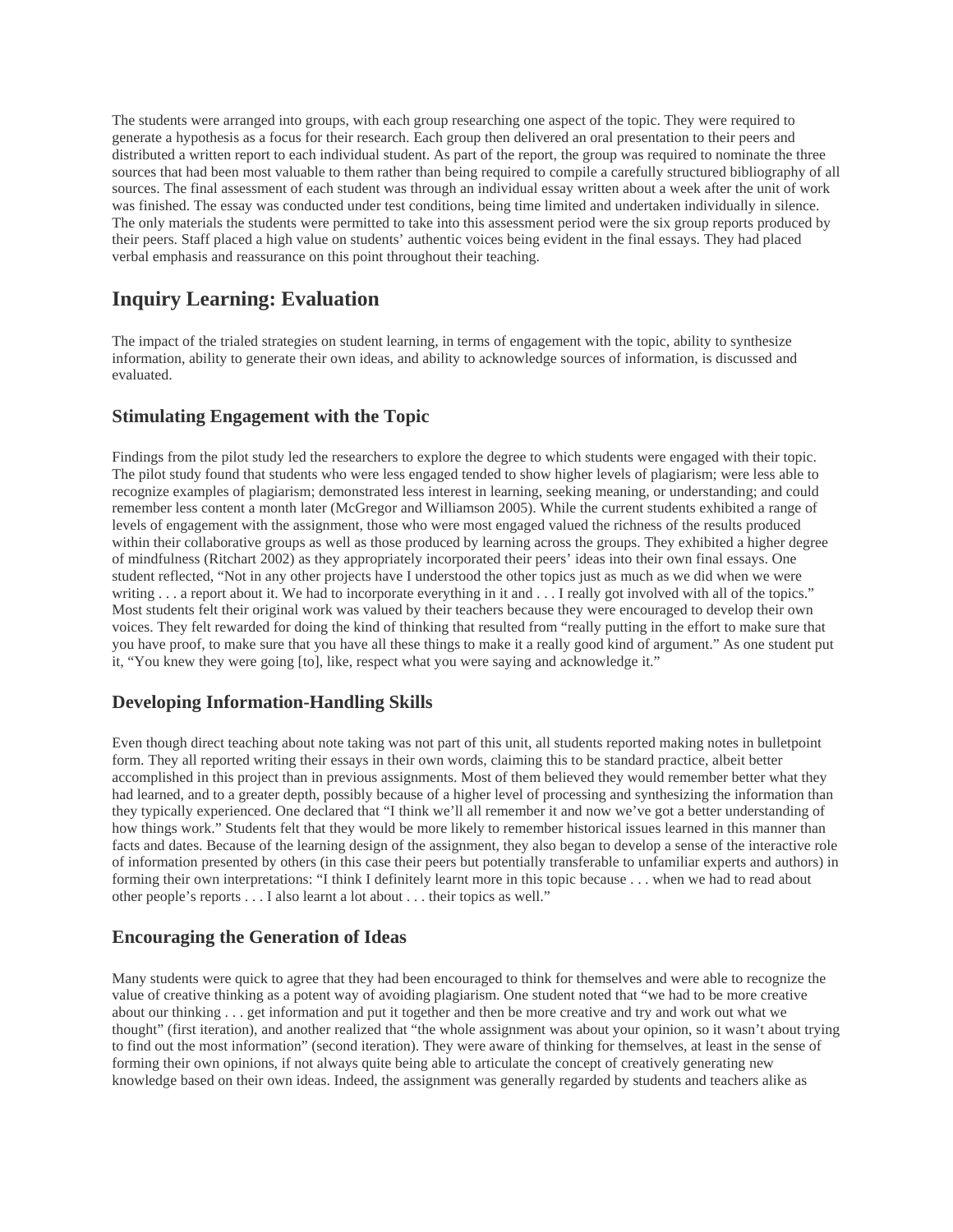achieving its main aim of promoting original thinking, indicating that students did manage to perform this higher-order cognitive task effectively.

#### **Teaching about Attribution**

The mechanics of acknowledging and citing references were taught to this group of students but not greatly emphasized, and they had difficulty linking the technicalities of this task with the inquiry process. Students had been provided with a prescribed format for progressively recording the details of sources as they used them, which they agreed was helpful but admitted to not always using effectively, having a marked tendency to forget to fill it in. One student confessed, "We all kept forgetting to write in our references." Interestingly, though, some students demonstrated spontaneous attribution of the reports of other groups, possibly because they knew that the source of their ideas would be obvious, but also perhaps because they could identify with the relevance of acknowledging the creative output of their peers. They tended to cite their acknowledgement by color (saying, e.g., "as the yellow group said") or by the subtopic of the group they were citing. Thus, on their own initiative, some students employed one of the main strategies for avoiding plagiarism. All groups reported having compiled bibliographies for their group reports.

## **Impact of the Inquiry Learning Approach on Promoting Avoidance of Plagiarism**

The organization of the class into groups, the collaborative thinking and writing, and the style of the final assessment were designed in such a way that teachers hoped that opportunities for synthesis would be created, plagiarizing would be limited and temptations to plagiarize would be minimized. Memorably, one student declared that in the project, it was "actually quite hard to pursue plagiarism . . . because . . . there wasn't actually written information about what you were meant to write about, so there wasn't anything to copy or do plagiarism [from]."

# **Discussion**

Other issues emerging from the study included student and teacher predictions of future behavior after direct teaching to avoid plagiarism, the need for continual reinforcement of good practice in the development and maintenance of student skills, the importance of engaging students' interest, issues involved in the assessment of student work, and the importance of teacher and teacher librarian collaboration.

With regard to student predictions about future behavior, the responses of students in the school using the approach of IL were not sought because the avoidance of plagiarism had not been an overt objective of their unit of work. In the schools where the strategies were based on IP, and avoiding plagiarism was a conscious goal for students, their responses provide further insight into the impact of the teaching on their potential future behavior.

## **Future Behavior: Student and Teacher Predictions about Changes in Practice**

Students in the IP schools were asked if they thought they would use information in the future without plagiarizing, even if the teacher did not emphasize it. It was made clear to students that this was a personal question: honesty was urged and confidentiality assured. On the whole, students were far less likely to admit that they, personally, would plagiarize in the future than they were to assume that others would. Some adopted a strong stance on the matter, suggesting the internalization of intrinsic motivation, including a strongly expressed commitment to intellectual honesty and the satisfaction and pride to be gained from the consciousness of having done one's own work. Another single group of students, notable for perceiving themselves as being least likely to plagiarize, were those in year 11, who invoked the seriousness of their studies in the last two years of their school career and the gravity of penalties imposed upon detection, as well as ethical issues in general. However, some students were prepared to admit that they might plagiarize if they thought they would get away with it. Such students seemed to require extrinsic motivation, such as teacher emphasis, fear of detection and enforcement of penalties, or the reward of marks allocated specifically for compliance as part of the assessment criteria.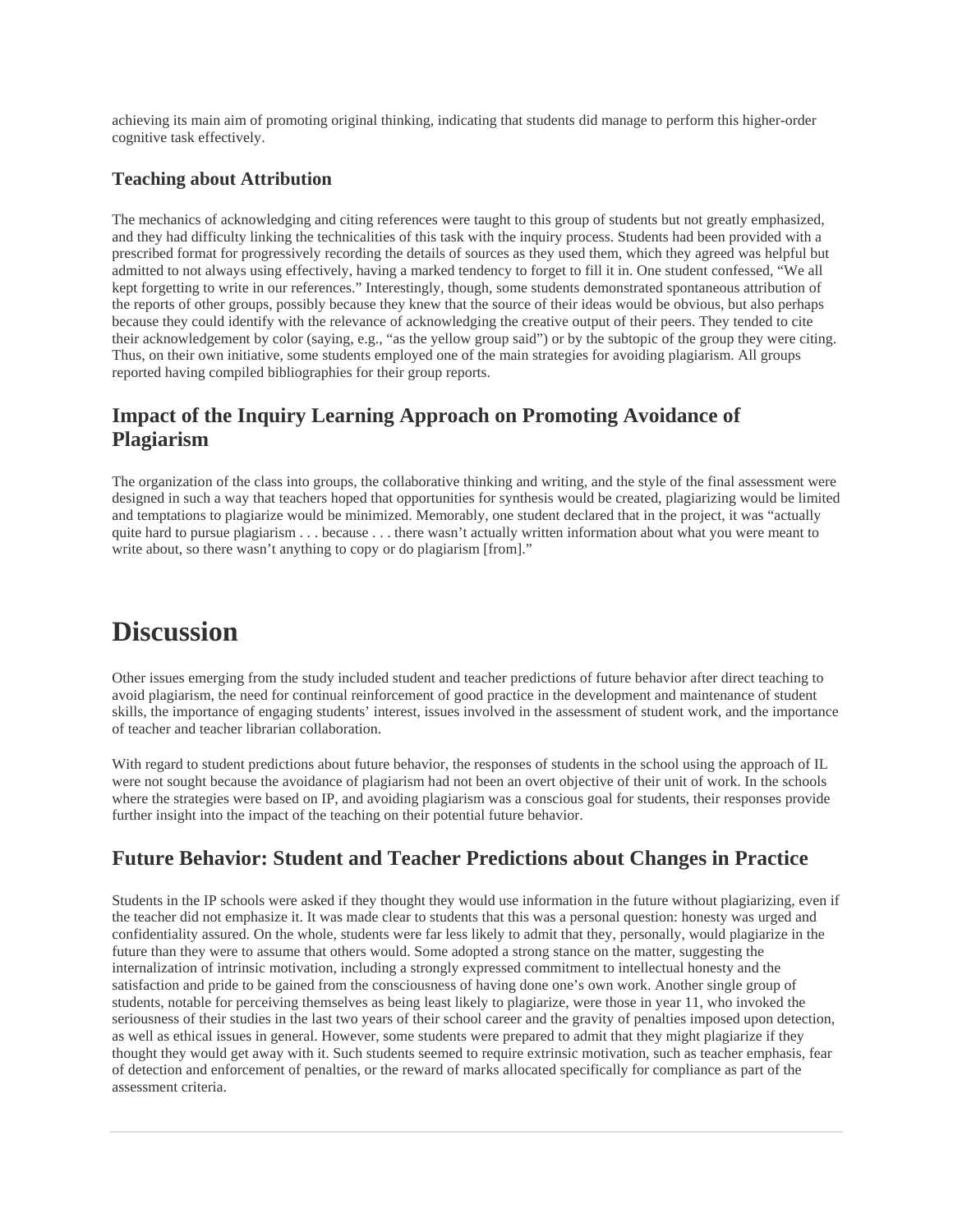Teacher and teacher librarian expectation of change varied across the schools. Some thought the students would fall right back into old habits because of time pressures, while others thought the students would be more likely to acknowledge other people's words. One teacher suggested that continued practice was what they needed, an idea that ties in with the whole-school approach recommended by many. Another teacher believed that if students realized their opinions and voices were valued, they would be more likely to change their practice: "There's a trust that your thinking is as good as someone else's thinking, and that's the thing that's most likely to change practice."

## **Engagement with the Topic**

The school implementing the approach of IL articulated a specific premium on the value of a high level of student engagement with the topic in promoting student ability to synthesize new information, think creatively for themselves, and develop their own interpretations, as mentioned above. However, the staff in the schools using an IP approach also sought to stimulate student engagement with the topic, believing that depth of understanding promotes student ability to more fully synthesize information. In one classroom discussion aimed at raising student awareness of the issue of plagiarism, the teacher librarian proceeded to read, with great admiration, a poem she said had been submitted by a student. The stanzas were in fact composed of the lyrics of a song highly popular with the age group. As the teacher expected, the class instantly recognized the song and dismissed the claim of student originality with scorn and indignation. The issue of plagiarism was thus very successfully brought home. In another school, the student assignment focused on a local issue with which students were able to identify readily and form strong opinions. In spontaneous, fast-action line debates, students arranged themselves on either side of the classroom for the negative or the affirmative, literally swapping sides as they assimilated new information and changed their opinions.

In all these instances, student participation occurred in a classroom climate of trust, where students had the confidence to take intellectual risks. However, it must be admitted that some of the students in the study who were neither the youngest nor the oldest (years 8–10) indicated some degree of boredom with the meticulous nature of some of the skills that they were being taught. With regard to this problem, some teachers and teacher librarians felt that some latitude should be extended to younger students with regard to the degree of detail required in bibliographies, so long as the necessity for not claiming the work of others as their own was understood and demonstrated. The teachers and teacher librarians expressed expectations for the sophistication of the students' attribution techniques increasing over the years.

# **Encouragement to Use Non Web–Based Sources**

As mentioned above, there is now growing awareness in the literature about the negative impact on information processing and learning stemming from the way that information is structured on the web. All the schools encouraged students to use non web–based sources of information, although web-based resources were certainly not forbidden, with the IL school particularly attempting to promote other information sources through the provision of starter kits for each of the groups. The evaluations revealed that the level of engagement and learning of students in this school was strong, although there were many reasons why this was the case. There are no clear empirical findings here, but this issue is important and requires further consideration in any further study of information use in relation to plagiarism.

#### **Assessment Issues**

Teachers and teacher librarians in all schools strongly valued student voice, and they were conscious of the need to design assignments that stimulate thinking and encourage students to reach their own interpretations of a topic. The staff of the school following the pedagogy of IL, in particular, urged tolerance and acceptance of student writing skills. Young writers are generally in a developmental stage and are mostly very unlikely to express themselves in the sophisticated language of the information that they find during the course of their research. To minimize the temptation for students simply to reproduce the text of information sources, they need to be reassured that the expression of their ideas in their own words is valued. Teachers and teacher librarians, especially in the schools using IP methods, felt that real value needed to be placed on the acknowledgement of source material in student work by the allocation of marks in the assessment rubric and that teachers needed to reinforce that expectation consistently.

# **The Effect of the Action Research**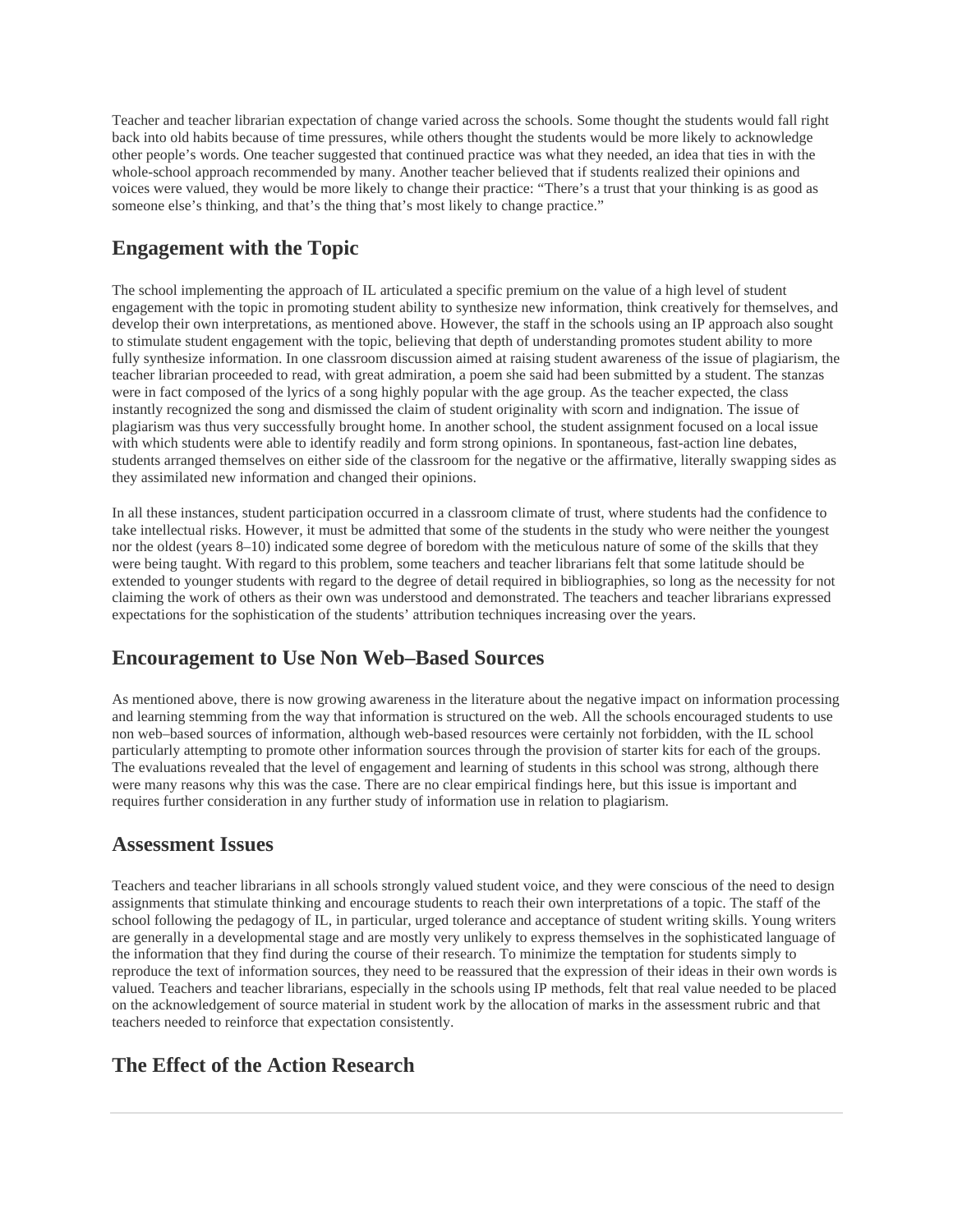Most schools used elements of action research in developing their strategies. The approach of reflection and then adjustment was considered very valuable. In one school, a teacher commented,

I can tell the difference between the first time we did the program and the second time. I think there were heaps of improvements, especially with that sheet structure [for note taking]. And you could see the difference—they seemed to pick it up, because I actually have a slightly less able class this semester.

It was this teacher who later said about the use of action research: "The rejection of strategies is just as important as the success."

In the school where there were two consecutive evaluated iterations by the researchers, there was general agreement that the second iteration was more successful. Certainly the researchers found this with the second focus group of students at this school.

#### **Collaboration between Teachers and Teacher Librarians**

The importance of teamwork, including between teachers and teacher librarians to build the focus, often emerged. As well as emphasizing this aspect, the following quotation indicates the team and whole-school approaches that were espoused by many. The teacher team member making this statement summed up the huge benefits of collaboration perceived by both teachers and teacher librarians:

I think the working together is profound. . . . We know that, teachers in isolation doesn't tend to improve practice. Teachers working together improves practice enormously, the research tells you. . . . If we did nothing else, but we work together, we would arrive at a better practice just by doing that. My other feeling about improving teachers' practice is to get a really whole-school, shared understanding of what you're teaching for. If we're teaching for content, we will do the same thing and it will be plagiarized, if we teach for understanding [they] don't plagiarize.

# **Conclusions and Implications**

When students were interviewed in focus groups some time after the completion of their assignments, most demonstrated very good recall and retention rates of learning with regard to the strategies they had been taught for avoiding plagiarism in conjunction with their assignments. The most readily recalled strategy in most year levels was the technique for making notes, usually in bulletpoint form, before converting these notes into their own words. Generally, they learned to acknowledge direct quotations and ideas that they had paraphrased, to keep a progressive list of the sources they had consulted to facilitate the compilation of a comprehensive bibliography, and to format a bibliography correctly. In-text citation of paraphrased information had typically been introduced after year 7. The strategy that was least well-recalled in any year was the creative generation of their own ideas, although most understood the concept of providing their own perspectives and agreed that they had been encouraged to do so. There was particular understanding of this by students in the IL school, where staff had placed strong emphasis on it.

A key finding of the project was that there is a need for sequential teaching according to the capacity of year levels to cope. For example, in-text citations need not be required from younger students. However, there also is a need to maximize teaching when students are at the highest stages of responsiveness. Because the ability to synthesize information plays a key role in avoiding plagiarism, effective note-taking practices, especially, are of crucial importance to achieve in year 7 to begin to make good practice habitual. Otherwise, the findings of this research indicate that students will tend to revert to personal preferences in note taking developed over time and tend to dodge the more rigorous skills that promote better synthesizing of information. There is a need to continually reinforce good note taking, as well as other skills that help students to avoid plagiarizing and to allow sufficient time for students to develop skills during assignment work. There were suggestions from many participants, particularly students, that there should be reward for good practice through the allocation of marks in assignments.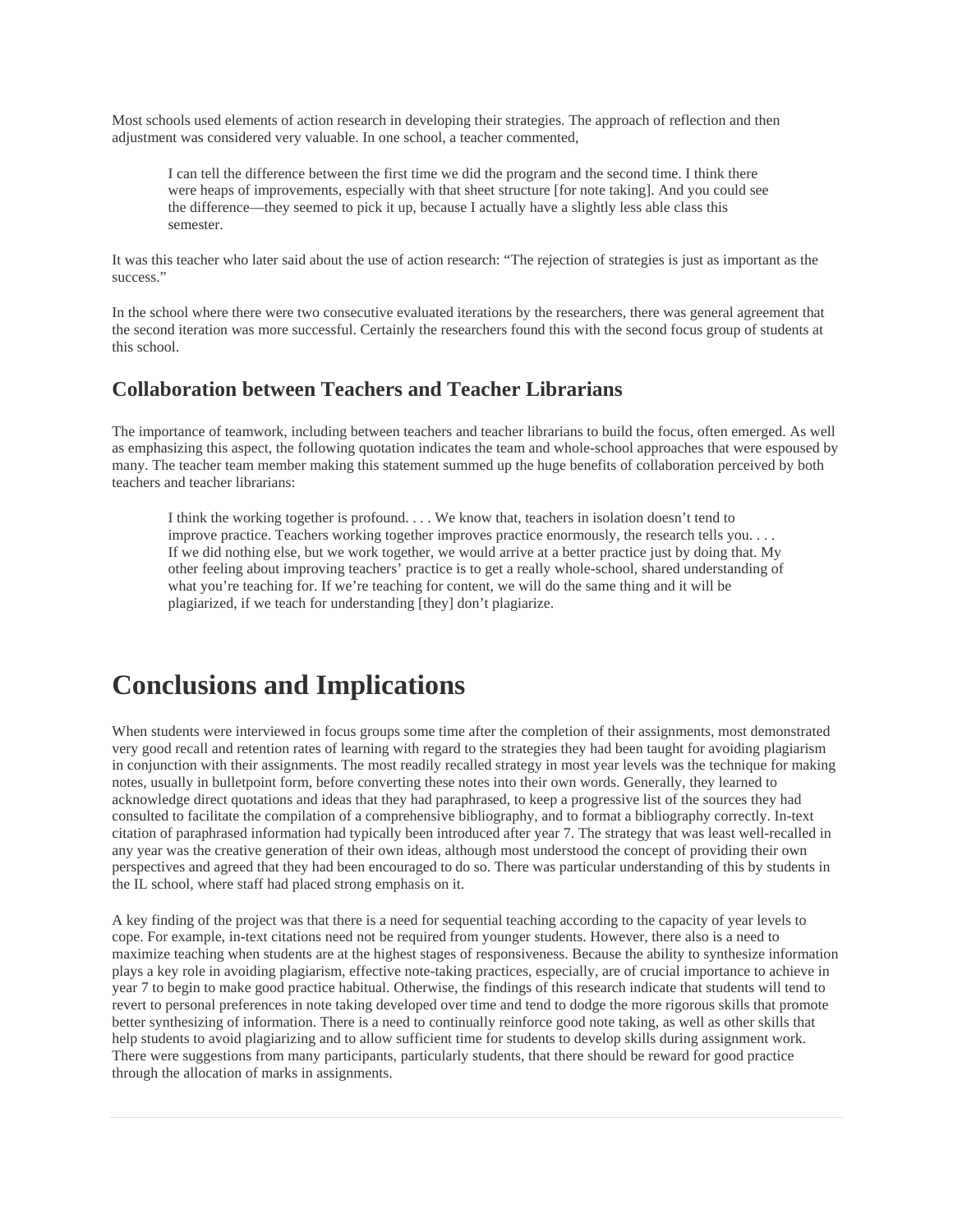Other conclusions we draw is that assignment design is crucial, that teachers need to engage students through interesting approaches to learning, and that the selection of suitable and engaging topics is critical in promoting the ability in students to generate their own ideas. There also is a need for teachers to consistently encourage the development of individual "student voice." This requires a tolerance of authentic but often undeveloped written expression, which may create a problem in assessment when the work of students learning to express themselves may appear inferior in comparison with the writing of those who have copied.

Clearly emerging from the study is the need for a whole-school policy to counteract plagiarism through teaching students to use information appropriately implemented with consistency across all year levels by all teachers. The teachers and teacher librarians in all the schools in the study were adamant that the problem of plagiarism would persist, despite the efforts of individual staff, unless a whole-school policy were adopted across all years and implemented and reinforced by all staff. A policy should deal not only with standards and approaches but also with supporting the collaboration needed to develop a whole-school culture. (For a discussion of the findings regarding collaboration between teachers and teacher librarians from the Smart Information Use project, see Williamson, McGregor, and Archibald 2010.) The goal of any policy should be to promote a community of practice within which intellectual honesty is valued and respect for the work of others becomes ingrained.

The findings demonstrate that raising student awareness of the nature of plagiarism, and teaching them how to avoid it, need to be undertaken from the outset of secondary school and reinforced consistently and continuously across all subjects and year levels. In relation to strategies that can be used, the two pedagogical approaches discussed in this article, taken together, provide a powerful repertoire of ideas that can be implemented over time in any secondary school classroom anywhere. Teachers and teacher librarians, working in collaboration, are in a unique position to coordinate a blend of teaching strategies over the years of secondary schools, developing and executing the fine balance between the instructional practice and the inquiry learning approaches to teaching students to avoid plagiarism. Developing proficiency in the use of the various information handling strategies such as attribution and synthesis, and through use of their personal voices to express their own ideas, will enable students to manage responsibly the plethora of information to which they are exposed.

Teacher librarians, in particular, are well placed to coordinate the blending of the best elements of the instructional practice and the inquiry learning pedagogical approaches and to incorporate these ideas both across the curriculum and longitudinally over the years of schooling. No one in a school has a more complete whole-school view of curriculum potential within individual classrooms and grades and across the grades. While student awareness was the focus of this study, developing teacher and principal awareness is of prime importance. The visionary teacher librarian can work both at the policy level and the classroom level to lead the effort and to participate in creating responsible users of information. Working directly with school leaders to educate them about the necessity for a whole-school policy regarding appropriate use of information, as well as the development of a community of practice around the issue, will lay the groundwork for coordinated, planned, and strategic implementation. We suggest that the ideas arising from the findings of this research should not be presented as an effort to curb bad practice. Rather, they can be seen as strategies for developing engaged, thoughtful, and honest citizens who respect and value the work of others but who also are comfortable expressing their own voices.

# **Acknowledgement**

The two-year Smart Information Use project is funded by an Australian Research Council (ARC) Linkage Grant. Under this Commonwealth Government funding scheme, most of the cash support comes from the ARC, but collaborating organizations provide some cash as well as in-kind contributions. For this project, the collaborating organizations are Scotch College, Mater Christi College, Wesley College, all in Victoria, Australia and Kooringal High School, in Wagga Wagga, NSW, Australia. The authors acknowledge the contributions of all these organizations. The authors also acknowledge, with thanks, the contribution of the two research assistants, Alyson Archibald and Jen Sullivan, who worked with them on the project.

# **Works Cited**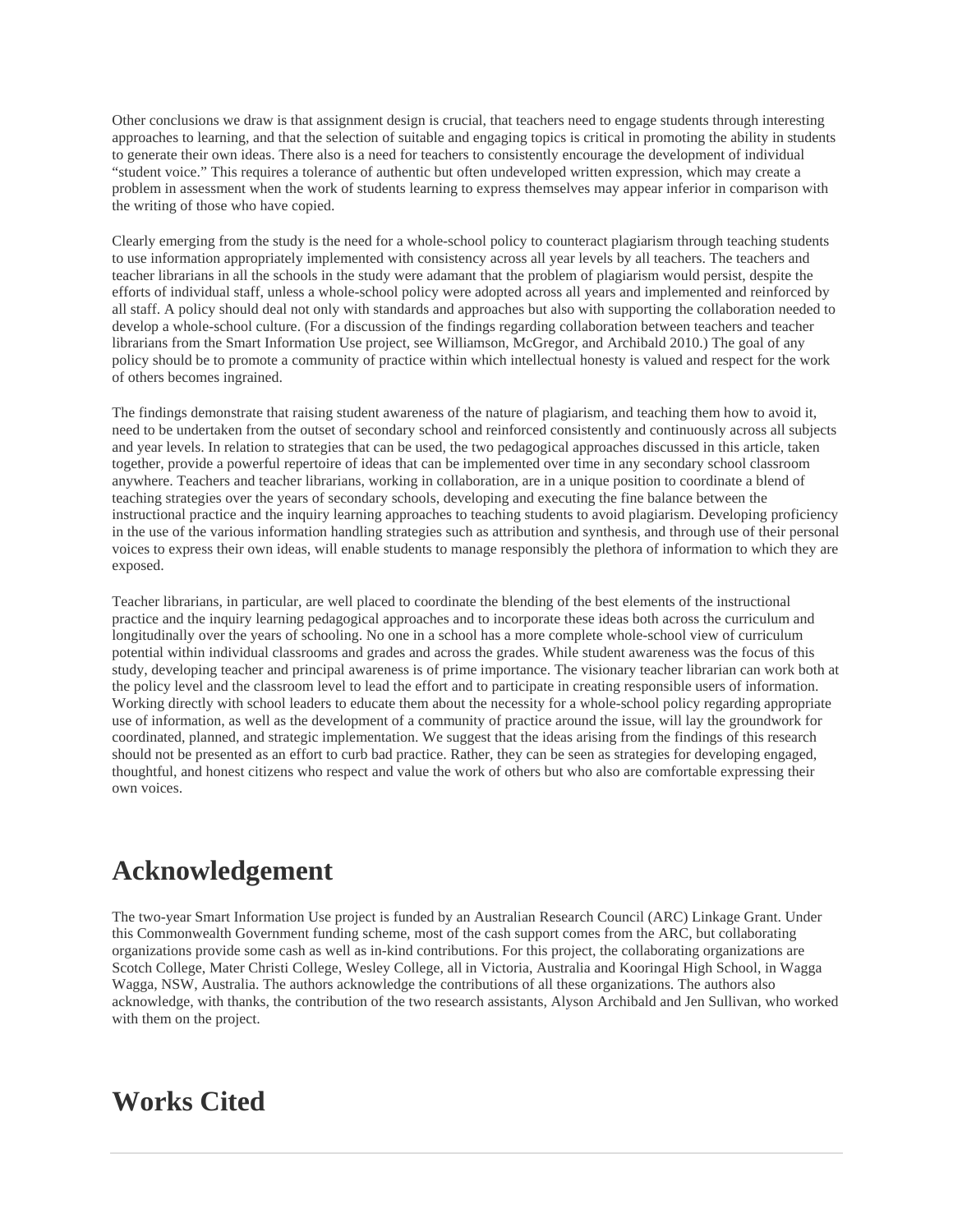Auer, N. J., and E. M. Kripner. 2001. Mouse click plagiarism: The role of technology in plagiarism and the librarian's role in combating it. *Library Trends* 49(3): 415–32.

Blum, S. 2009. *My word! Plagiarism and college culture*. New York: Cornell Univ. Pr.

Bruner, J. 1973. Going beyond the information given. In *Beyond the information given: Studies in the psychology of knowing*, ed. J. M. Arglin, 218–38. New York: Norton.

Chanock, K. 2004. When students reference plagiarised material—what can we learn (and what can we do) about their understanding of attribution? *International Journal of Educational Integrity* 4(1): 3–15.

Cohen, V. 2006. Strategies for comprehending electronic text in digitally mediated times*.* Paper presented at the Fourth International Conference on Multimedia and Information and Communication Technologies in Education, Seville, Spain, Nov. 22–25, 2005.

Dewey, J. 1944. *Democracy and education*. New York: MacMillan.

Fryxell, D. A. 1996. The attribution tango. *Writer's Digest* 76(4): 55–57.

Glesne, C. 1999. *Becoming a qualitative researcher: An introduction.* 2nd ed. New York: Longman.

Guinnee, K., and M. B. Eagleton. 2006. Spinning straw into gold: Transforming information into knowledge during webbased research. *English Journal* 95(4): 46–52.

Hammersley, M. 1995. *The politics of social research*. London: Sage.

Harring-Smith, T. 2006. Creativity research review: Some lessons for higher education. *Peer Review* 8(2): 23–27.

Harvard Graduate School of Education. 2009. *Project Zero*. **http://pzweb.harvard.edu/index.cfm** (accessed Mar. 5, 2011).

International Baccalaureate Organization. 2006. *IB learner profile*. International Baccalaureate Organization, Cardiff, U.K.

Jonassen, D. H. 1999. *Learning with technology: A constructivist perspective*. Upper Saddle River, N.J: Merrill.

Kirschner, P. A., J. Sweller, and R. E. Clark. 2006. Why minimal guidance during instruction does not work: An analysis of the failure of constructivist, discovery, problem-based, experiential, and inquiry-based teaching. *Educational Psychologist* 41(2): 75–86.

Kuhlthau, C. C. 1989. Information search process: A summary of research and implications for school library media programs. *School Library Media Quarterly* 18(Fall): 19–25.

———. 1993. Implementing a process approach to information skills: A study identifying indicators of success in library media programs. *School Library Media Research* 22(1).

**www.ala.org/ala/mgrps/divs/aasl/aaslpubsandjournals/slmrb/editorschoiceb/infopower/slctkuhlthau1.cfm** (accessed Apr. 11, 2011).

Lambert, M. A., and J. Nowacek. 2006. Help high school students improve their study skills. *Intervention in School & Clinic* 41(4): 241–43.

Lincoln, Y. S., and E. G. Guba. 1985. *Naturalistic inquiry*. Newbury, Calif.: Sage.

Lorinc, J. 2007. Driven to distraction. *The Walrus*. **www.walrusmagazine.com/articles/2007.04-technology-Multitasking-Society** (accessed Mar. 5, 2011).

Maas, D. F. 2002. Make your paraphrasing plagiarism proof with a coat of e-prime. *et cetera* 59(2): 196–205.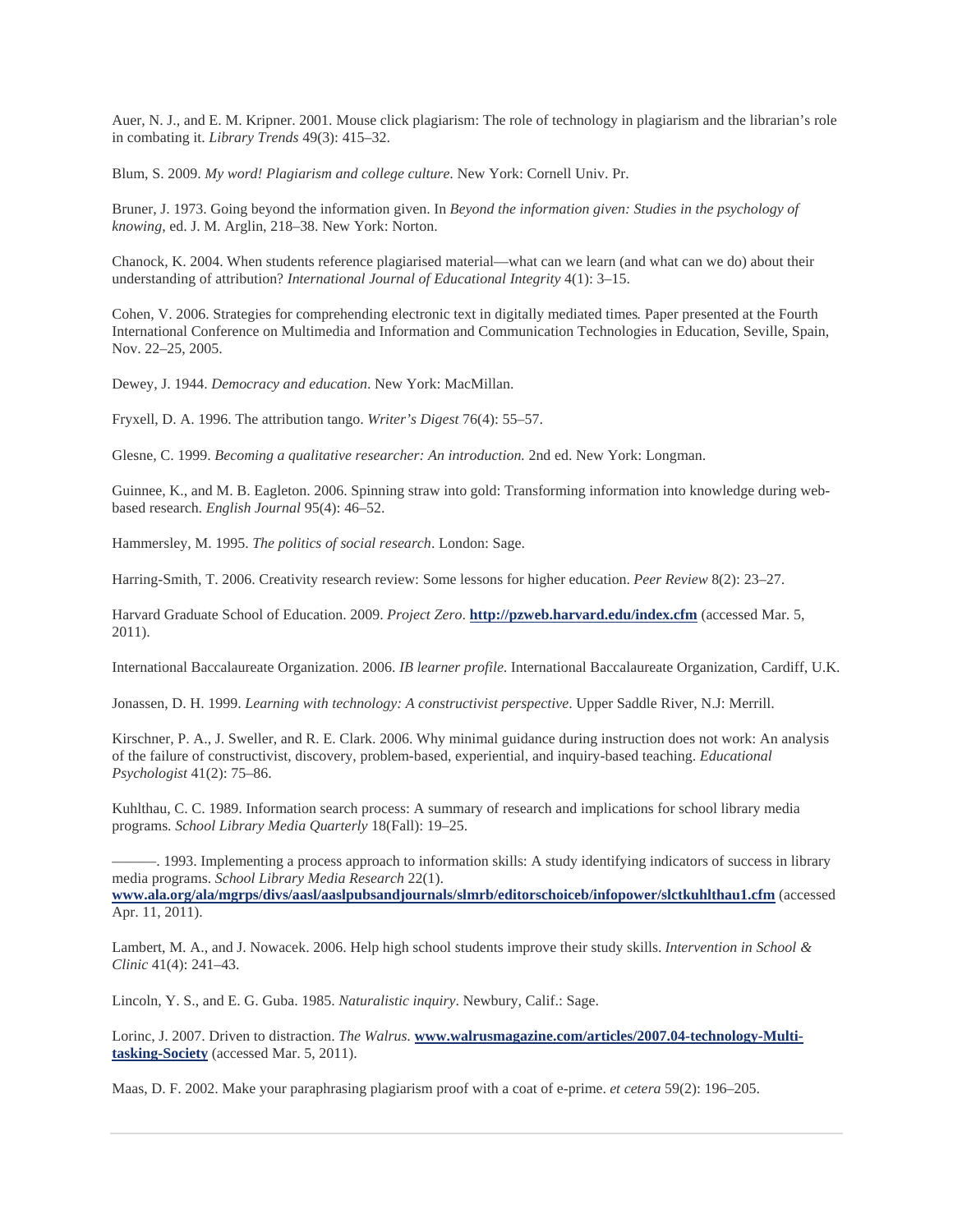McCollum, S. 2002. Copycats beware! *Junior Scholastic* 104(15): 6–8.

McCullen, C. 2003. Tactics and resources to help students avoid plagiarism. *MultiMedia Schools* 10(6): 40–43.

McGregor, J. 1993. *Cognitive processes and the use of information: a qualitative study of higher order thinking skills used in the research process by students in a gifted program.* PhD diss., Florida State Univ., Tallahassee, Fla.

McGregor, J., and D. Streitenberger. 1998. Do scribes learn? Copying and information use. *School Library Media Quarterly Online* 1(1).

**www.ala.org/ala/mgrps/divs/aasl/aaslpubsandjournals/slmrb/slmrcontents/volume11998slmqo/mcgregor.cfm** (accessed Apr. 9, 2011).

McGregor, J., and K. Williamson. 2005. Appropriate use information at the secondary school level: Understanding and avoiding plagiarism. *Library & Information Science Research* 27(4): 496–512.

Morse, J. M. 2008. Confusing categories and themes. *Qualitative Health Research* 18(6): 727–28.

Pitts, J. M. 1994. Personal understandings and mental models of information: A qualitative study of factors associated with the information-seeking and use of adolescents. PhD diss., Florida State Univ., Tallahassee, Fla.

Ritchhart, R. 2002. *Intellectual character: What is it, why it matters, and how to get it.* San Francisco: Jossey-Bass.

Silvester, N. 2004. Before you turn it in. *Writing* 27(3): 22–24.

Sterling, G. 1992. Plagiarism and the worms of accountability. *The Education Digest* 57(9): 54–57.

Taylor, K. R. 2003. Cheater, cheater . . . *Principal Leadership* 3(8): 74–78.

Thomas, P. L. 2007. Of flattery and thievery: Reconsidering plagiarism in a time of virtual information. *English Journal*  96(5): 81–84.

Todd, R. 1998. WWW, critical literacies and learning outcomes. *Teacher Librarian* 26(2): 16–21.

Walden, K., and A. Peacock. 2006. The i-Map: A process-centered response to plagiarism. *Assessment & Evaluation in Higher Education* 31(2): 201–14.

Wiggins, G., and J. McTighe. 2001. *Understanding by design.* Upper Saddle River, N.J.: Merrill/Prentice Hall.

Williamson, K. 2002. *Research methods for students and professionals: Information management and system.* 2nd ed. Wagga Wagga, New South Wales, Australia: Centre for Information Studies, Charles Sturt University.

Williamson, K., J. McGregor, and A. Archibald. 2010. Successful collaborations between teachers and teacher-librarians: An exploration focused on teaching students to avoid plagiarism. *School Libraries World Wide* 16(2): 16–30.

Williamson, K., J. McGregor, A. Archibald, and J. Sullivan. 2007. Information seeking and use by high students: The link between good practice and the avoidance of plagiarism. *School Library Media Research* 10. **www.ala.org/ala/aasl/aaslpubsandjournals/slmrb/slmrcontents/volume10/williamson\_informationseeking.cfm** (accessed Apr. 5, 2011).



The only national organization advocating for the needs of school librarians.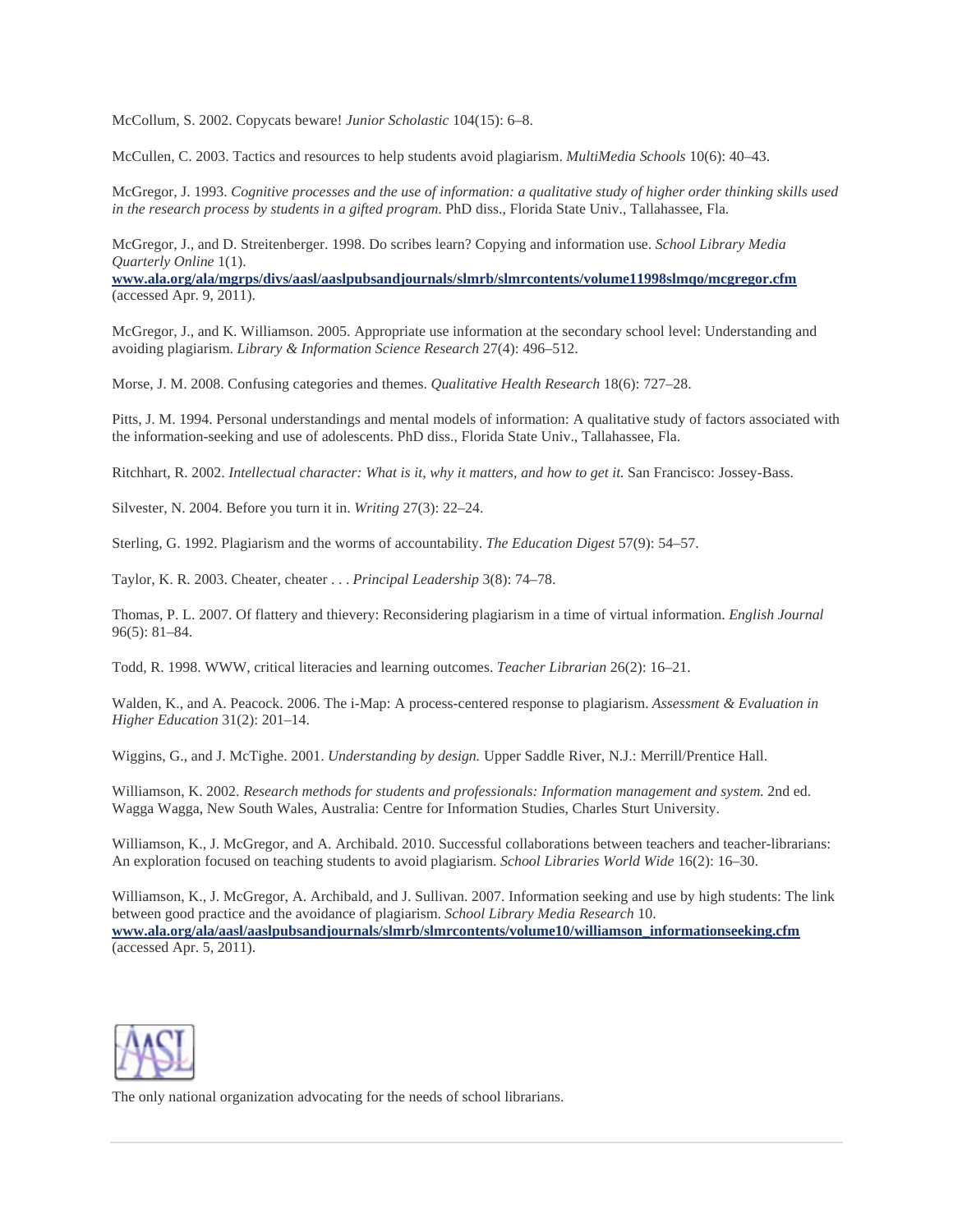- Copyright Statement
- Privacy Policy
- $\bullet$  Site Help
- Site Index
	- © 1997–2011 American Library Association

ALAAmericanLibraryAssociation<br>50 E Huron St., Chicago IL 60611 | 1.800.545.2433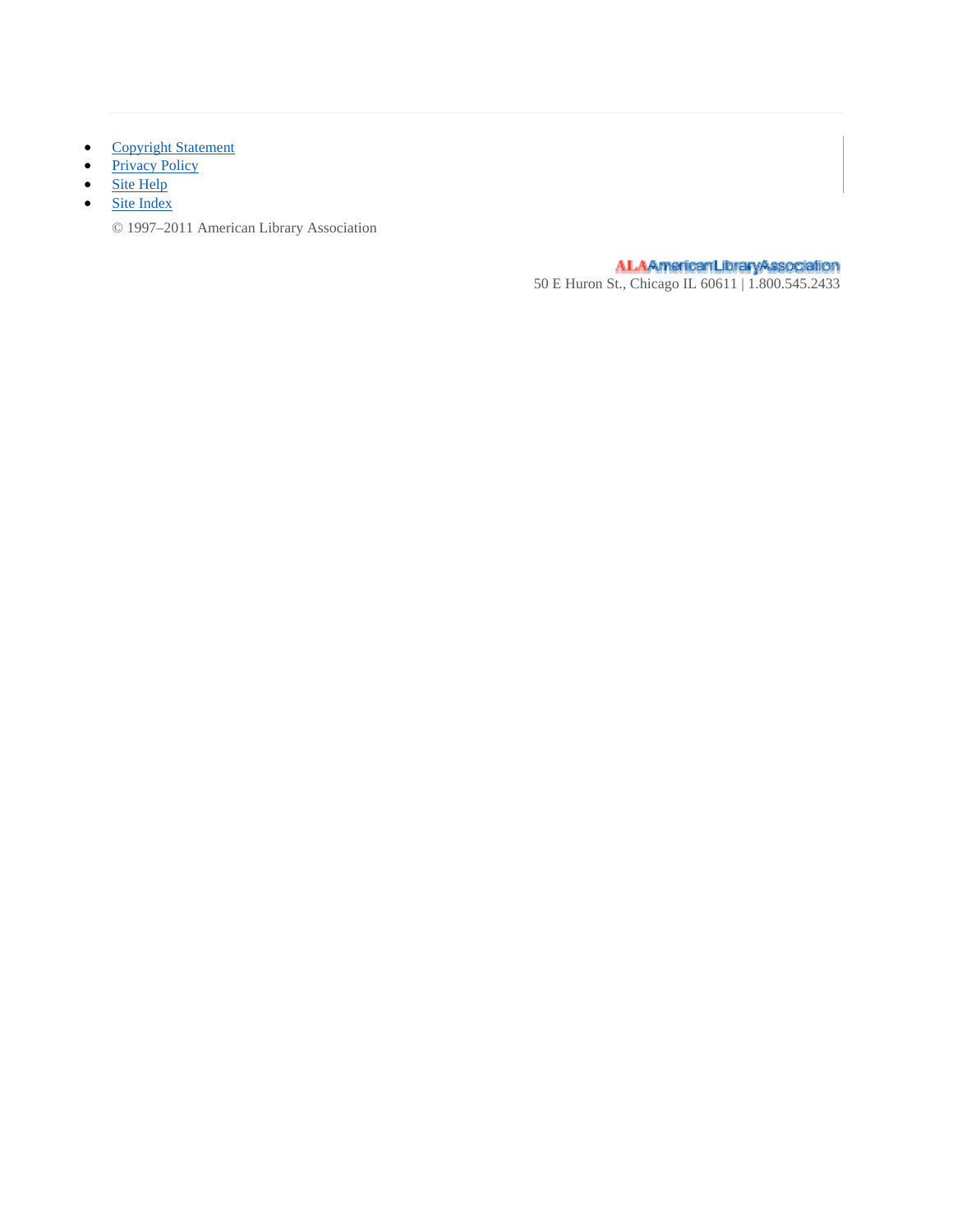# **Table 1. Sample Description**

| School | Year<br><b>Levels</b>                      | <b>No. of Focus</b><br>Groups                                                      | <b>Subject</b>                                   | <b>Topic</b>                                                                                                                 |
|--------|--------------------------------------------|------------------------------------------------------------------------------------|--------------------------------------------------|------------------------------------------------------------------------------------------------------------------------------|
| 1      | Years 7<br>and 9                           | 2 (1 for each year<br>level)                                                       | English                                          | Year 7 English:<br>Response to text<br>Novel-Parvana;<br>Year 9 English:<br>Response to text<br>Film-Bend It<br>Like Beckham |
| 2      | Year 7                                     | 2 (2 iterations<br>with different<br>students were<br>evaluated at this<br>school) | Humanities:<br><b>History Inquiry</b><br>Project | The causes of the<br>breakup of the<br>Roman Empire                                                                          |
| 3      | Year <sub>8</sub><br>(aged<br>about<br>14) | 1                                                                                  | $(1)$ Year 8<br>Science                          | $(1)$ Water<br>Conservation                                                                                                  |
|        | Year 9<br>(aged<br>about<br>15)            | 1                                                                                  | $(2)$ Year 9<br>History                          | (2) Gallipoli-<br>how accurate a<br>portrayal is the<br>film?                                                                |
|        | Year 10<br>(aged<br>about<br>16)           | 1                                                                                  | $(3)$ Year 10<br>Design<br>Technology            | Product Design                                                                                                               |